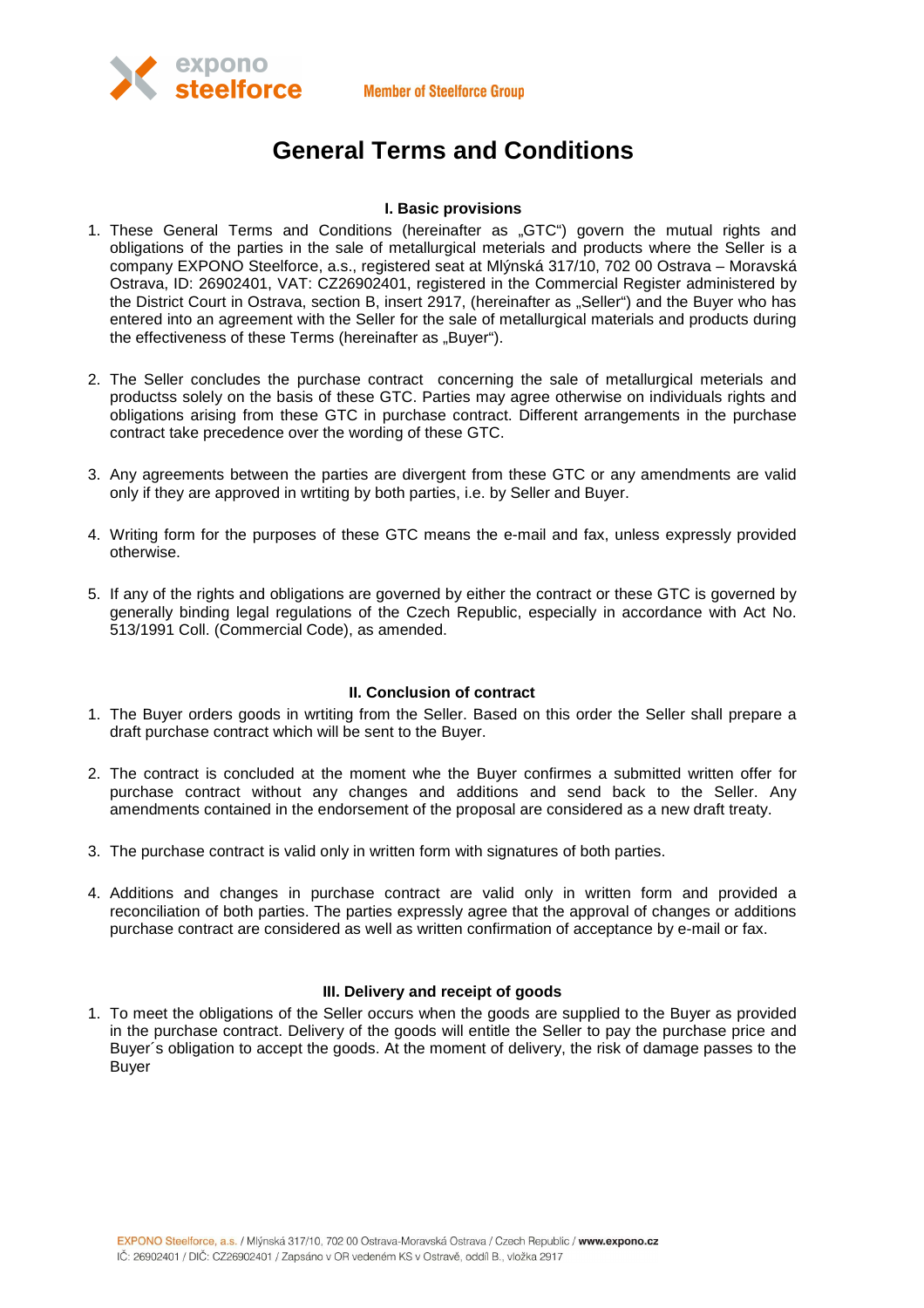## **Member of Steelforce Group**



- 2. Unless stated in the purchase contract any other method of delivery, the goods are delivered at the time when the Seller invites in writing the Buyer to take over a goods from the factory or warehouse.
- 3. Method of delivery can be arranged particularly so that it will happen at the moment when the Seller shall send the ordered goods to the Buyer or his authorized person in the place of delivery specified in the order or delivery can be set at a moment when the goods are delivered to the first carrier to transport, whereas the van must be marked as a consignment of the Buyer.
- 4. The Seller is entitled to deliver the goods even before the deadline, which was agreed in the contract and even in this case is the buyer required to take over ordered goods from the Seller.
- 5. If the Buyer delays the receipt of goods or pay the price when the supply of goods and payment of the cost is to take place at the same time, the Seller may store the goods by himself at the expense of the Buyer or a third party and retain the goods until the buyer fails to pay these costs. The Seller in this case is not responsible for any defects in goods which can not be avoided in the available ordinary course of storage (e.g. corrision, etc.).
- 6. The parties agree to reservation of the title. The Buyer becomes the owner of the goods until the moment when the full purchase price is paid for delivered goods. The Seller is obliged to transfer the proprietary of goods to the Buyer, if the full purchase price will be paid
- 7. The Buyer is obliged while taking over the goods to make a tour of taken over goods. Delivery and receipt of goods between the Buyer and the Seller shall signify confirmation of the delivery note, which is made out by the Seller where is stated the goods, their quantity and species. Both parties shall mention any defects which are detected during the inspection of goods upon receipt, or which are otherwise as apparent defects. Specification of any defects in the delivery note, is not being used as a claim and is not considered as a made complaint. Written complaint in accordance with these GTC must be delivered to the Seller within 48 hours from receipt of goods. If the inspection fails immediately upon receipt of the goods, the Buyer is obliged to carry out by himrself to potentially claim the obvious flaws in the period under this paragraph.
- 8. For delivery of the agreed quantity of goods, are the data crucial on the weight which is declared by the Seller. The delivery of agreed goods is considered as a delivery of goods within +, - 10% of the agreed amount in the purchase contract.
- 9. During a delay period of the Buyer with the fullfilment of obligation to the Seller, the Seller is not in default in delivering the goods.

#### **IV. Payments and Settlment**

- 1. The Buyer shall pay to the Seller the purchase price of the goods. The amount of the purchase price is agreed in the contract. The Seller is intitled to payment of the purchase price at the time of delivery of goods under the purchase contract. Unless otherwise agreed in the contract, the Seller will make out an invoice on receipt of goods to the Buyer for payment of the purchase price for the goods, with essentials of a tax document.
- 2. The Buyer is obliged to pay the purchase price even for the part of delivered goods in amount corresponding to the price of partial delivery. The purchase price of goods delivered for each delivery is due at the time receiving the goods, unless the Seller and the Buyer agrees in writing otherwise.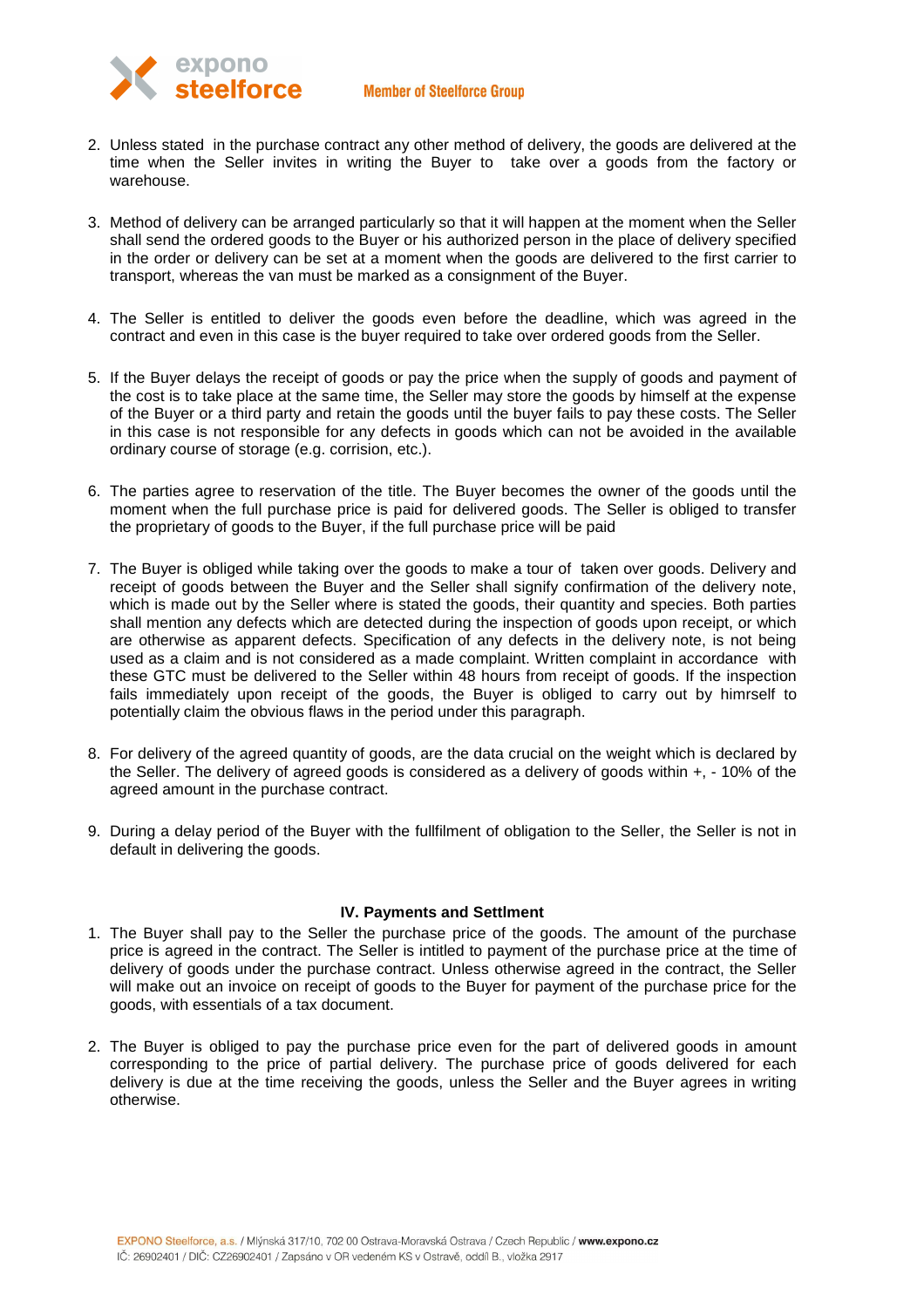

- 3. Unless all Buyer´s due obligations are not paid to the Seller, including those that will arise from other agreements concluded betwwen the parties, the Seller is entitled to withhold delivery of goods to the Buyer until the full payment of all such liabilities. If he will reach a delay of the Buyer with the repayment obligations for more than 21 days, the Seller shall be entitled to request payment for goods or cash advance, even if they are covered by obligations under the agreements between the parties which arise in the future.
- 4. The Seller is entitled to offset any claims against the Buyer, and even the monetary claims to the non-monetary ones and also due paybles to the undue ones. In this case, the date of the due date of claims is considered as the date of their set-off. The object of the set-off claims can not be a claims, which one of the parties consideres as dispute.

## **V. Warranty and Reclamation**

- 1. The Seller provides a guarantee of quality goods for six months from delivery to the Buyer. The Buyer must immediately make a complaint about an identified defects after their discovery but no later than the end of the warranty period.
- 2. Complaints of goods are made in writing either by personal delivery of a written complaint of defective goods to the Seller or by postal or other delivery serices, must be accompanied by documents certifying the validity of the claim and stating the propsal on how to resole this case in justification of the complaint.
- 3. Claimed goods shall be stored separately until the settlement of the complaint and any disposal of such goods which could hinder or prevent examination of the claimed deficiencies without the prior written consent of the Seller is unacceptable. If the Buyer breaches an obligation under this paragraph, he may no longer lodge a claim arising out of alleged defects of the goods.
- 4. When claiming of goods, the Seller has the right to check the status of the claimed goods outright on the spot of detection.
- 5. If is determined that the complaint is justified, the Seller ensures the defect removal within a reasonable or agreed time or supply replacement of goods or offer a discount on the purchase price.
- 6. If the Buyer does not complain about defects found during the inspection of goods in accordance with Article IV.,paragraph 3rd or during the warranty period in accordance with Article V., paragraph 1st. at the Seller in accordance with these GTC, it may not assert claims arising from them.

#### **VI. Rescission from the contract**

- 1. The Seller has the right to withdraw from the contract or to withhold fullfilment until such time as the total purchase price will be paid off, if:
	- a) The Seller receives after the conclusion of credible information about the loss of Buyer´s solvency and its ability to meet obligations under the contract, that is particularly serious deterioration of the property situation, if the buyer stops a payment, will be commenced an insolvency proceedings against him, will enter into liquidation and so on;
	- b) The rating agency after the conclusion of the contract will make a Buyer´s rating worse or the insurance agency of the Seller will reduce or terminate the Buyer´s limit;